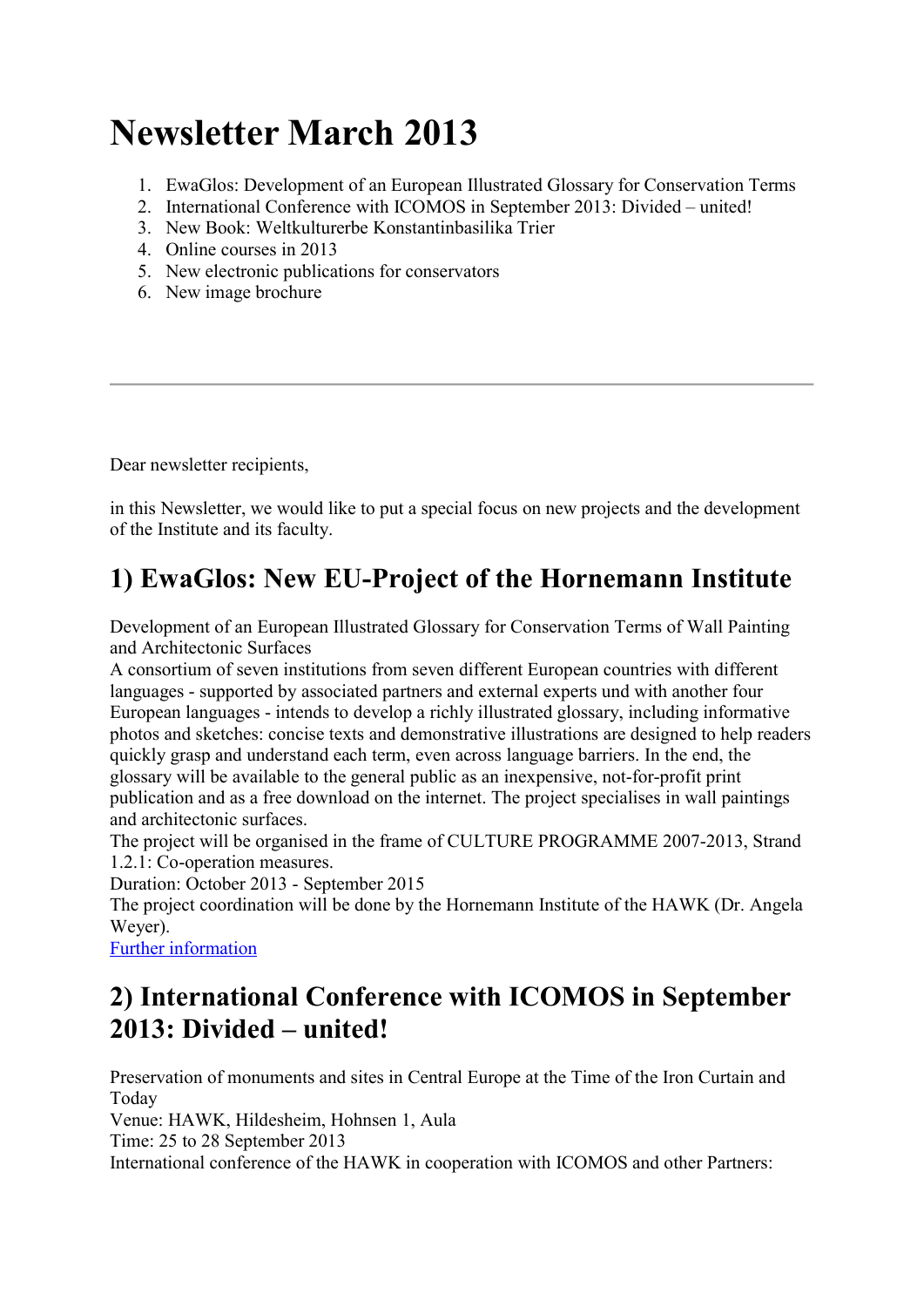The Conference focuses on the latest and often neglected chapter in the history of European conservation: the time after 1945 on both sides of the iron curtain. The conference papers will demonstrate the significance of this period for today's heritage assets and for our understanding of history. The identity-giving role of monuments for specific groups of the population, religions and countries as well as the ideological misuse of monuments, shall be an area under discussion.

Further information

## 3) Recently published book: Weltkulturerbe Konstantinbasilika Trier

Wandmalereien in freier Bewitterung als konservatorische Herausforderung (World Cultural Heritage Konstantinbasilika Trier. Wall paintings exposed to outdoor weathering, a conservation challenge)

This is the recently published publication of the international conference of ICOMOS in cooperation with the HAWK and the Hornemann Institute and other partners, Trier, from 7 April 2011 to 9 April 2011 in Trier.

Content of the book and the abstracts of the papers

# 4) Online Courses in 2013

### 8 April to 9 June 2013

- Restoration Theories and Methods from 1945 to the present day
- Conservation of Globes
- Erhaltung von Wachsmoulagen (Conservation of Wax Moulages)
- Schädigung von Kulturgut durch Salze (Damage to Cultural Heritage from Salt)
- Grundlagen der Holzkunde. Eigenschaften Verwendung Schäden Untersuchungsmethoden, erläutert am Beispiel von Eichenholz (Basic wood science Features - use - damage - examination methods explained by the example of oak)

#### 23 September to 24 November 2013

- Conservation of Globes
- Microbial Infestation of Objects of Art and Cultural Heritage
- The Examination of Transparent Coatings on Furniture and Wooden Objects
- Dokumentations-Fotografie (Documentary Photography)

#### Further information

### 5) New electronic full text publications for conservators

#### Academic thesis

 Silligmann, Stefanie: Das polychrom gefasste Sandsteinportal im Flaschenturm des Schlosses Hartenfels zu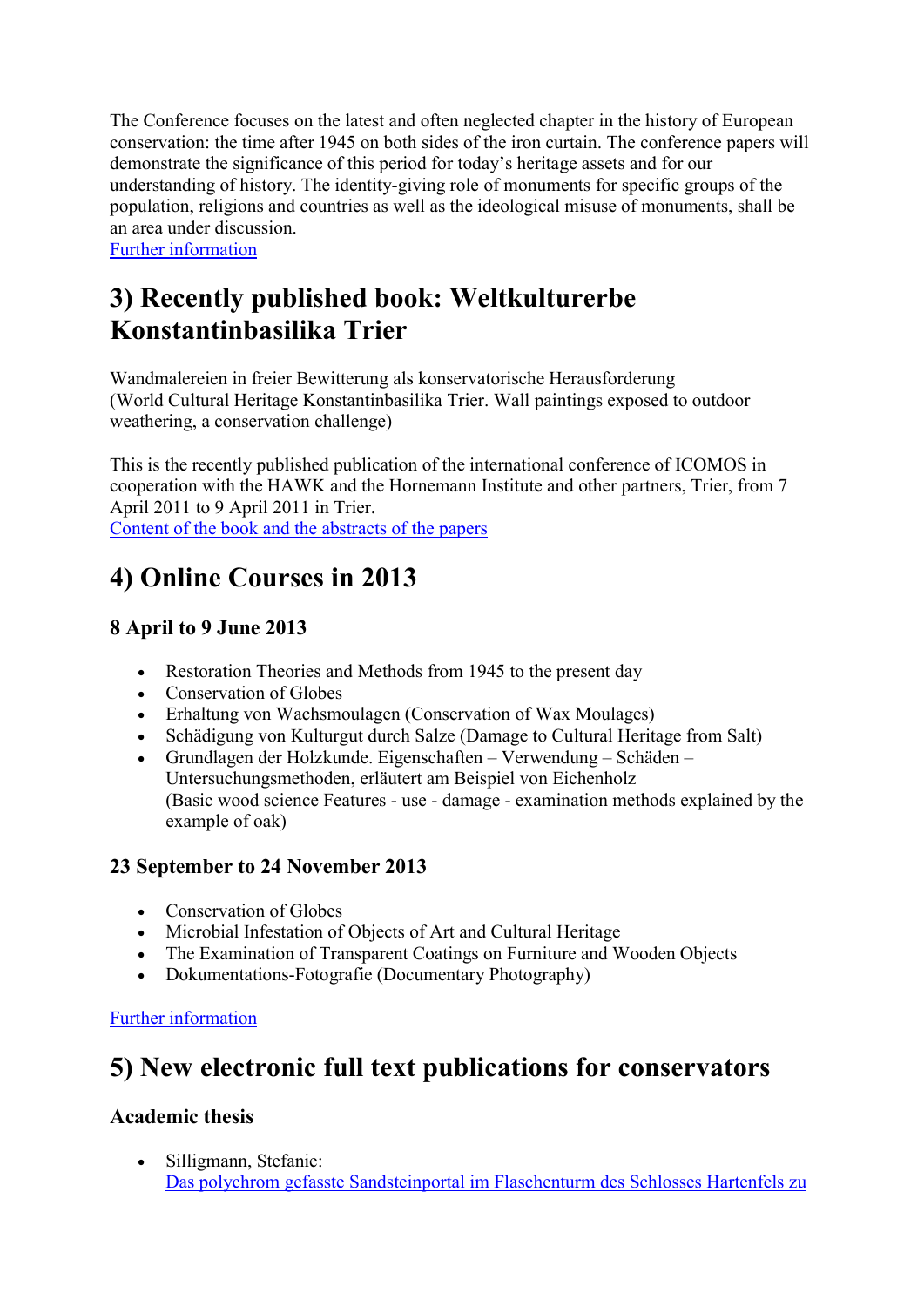Torgau in Sachsen: Eine exemplarische Untersuchung zur polychromen Bauplastik und zu ihrer Erhaltungsproblematik.

### Final reports of projects funded through the KUR Programme

(KUR – Programme for the Conservation of Moveable Cultural Assets)

- Herbst-Meßlinger, Karin: KUR-Projekt: Zur Entstehung von F. W. Murnaus TABU: Edition der Outtakes (Tabu – Safeguarding audio-visual cultural assets)
- Ganzelewski, Michael: KUR-Projekt :Antiaging für Kulturgut mit Elastomeranteilen - Entwicklung und Praxiserprobung von Konservierungs- und Restaurierungsverfahren zur Erhaltung von Komposit-Objekten mit hohen Elastomeranteilen (natürliche und synthetische Gummimaterialien) (Anti-aging treatment for cultural assets with elastomer components)
- Bove, Jens et al.: KUR-Projekt: Rettung in letzter Minute. Exemplarische Sicherung deutscher Bildgeschichte (Preserving a chapter of German photographic history 1945 – 1960)
- Pohlmann, Carola: KUR-Projekt: Stabilisierung zerfallsgeschädigter Zeitungsseiten (Stabilization of brittle newspaper pages)
- Holländer, Andreas: KUR-Projekt: Stabilisierung zerfallsgeschädigter Zeitungsseiten. Projektbericht mit Ergänzung "Schnitttechnik"
- Gomez Sanchez, Elena; Simon, Stefan: KUR-Projekt: Stabilisierung zerfallsgeschädigter Zeitungsseiten. Untersuchungsbericht 86\_051110. Alterung/Materialbeständigkeit von 19 Zeitungsseiten aus der Staatsbibliothek zu Berlin
- Schönbohm, Dirk et al.: KUR-Projekt: Die Bachiana der Sing-Akademie zu Berlin – Konservierung und Restaurierung (The Sing-Akademie Bachiana – Preservation and conservation)
- Mazzola, Cristine et al.: KUR-Projekt: Massenfunde in archäologischen Sammlungen (Mass finds in archaeological collections)
- Kaufmann, Sabine: KUR-Projekt: Mobiles Kulturgut der Kaiser- und Königsgräber im Dom zu Speyer. Abschlussbericht (Moveable cultural assets from the imperial and royal tombs at the Speyer Cathedral)
- Glück, Eva; Barkhofen, Eva-Maria: KUR-Projekt: Architekturpläne des Hans-Scharoun-Archivs. Abschlussbericht (Architectural drafts in the Hans Scharoun Archive)
- Kaliske, Michael; Saft, Susanne et al.: KUR-Projekt: Statische Untersuchungen an historischen Tasteninstrumenten. Abschlussbericht (Research on the statics of historic keyboard instruments)
- Henkel, Jens: KUR-Projekt: Waffensammlung "Schwarzburger Zeughaus". Abschlussbericht (Conservation of the "Schwarzburger Zeughaus" weapons collection)
- Kunde, Holger: KUR-Projekt: Prunksärge in der Fürstengruft des Merseburger Doms.